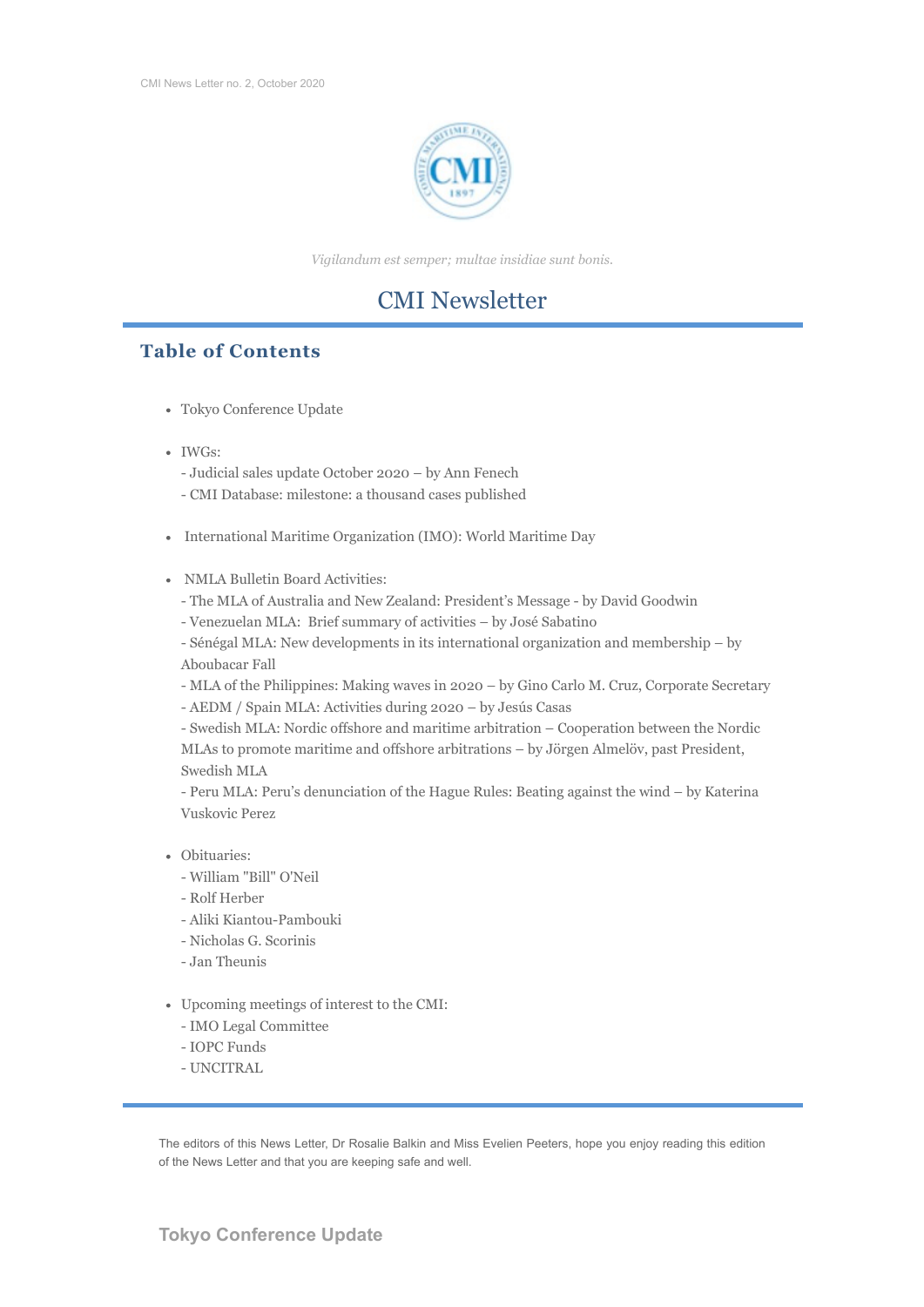#### **Message from the President:**

The Tokyo Conference and Assembly remain on schedule for 26-30 September 2021 and to this end the Tokyo Conference Organizing Committee continues to meet on a monthly basis via Zoom video conferences, and the venue (New Otani Hotel), substantive work programme, and social events remain much the same as outlined in the Welcome Letters from President Kenjiro Egashira of the Japan MLA, and Rosalie and me, which were attached to my correspondence of 18 March 2020, and can be accessed on the CMI website under "Correspondence of the President."

We hope to go live with the conference registration website in mid-March 2021, by which time we should have more clarity on the availability of a COVID-19 vaccine and delegates' willingness to travel. The 2021 Tokyo Conference Organizing Committee is also mindful that the deadline for cancelling (without penalty) the contract with the New Otani Hotel is on or about 30 March 2021.

In sum, we remain optimistic that the 2021 Tokyo Conference and Assembly will take place as scheduled, look forward to welcoming delegates one year from now in Tokyo, and note the International Olympics Committee (IOC) President recently announced the delayed Tokyo Olympic games can be held even without a COVID-19 vaccine.

## **Addendum by Tomotaka Fujita (Japan MLA)**

The COVID-19 situation in Tokyo seems to be stabilizing these days although people are still cautious about participating in events involving large audiences. The Japanese government is relaxing an entry ban for business trips and the Conference Organizing Committee is carefully examining ways of making the Conference as safe as possible.

### **Note by the Secretary-General:**

The Conference Organising Committee is meeting on a regular basis. The programme we are planning will be a very full and interesting one. We are going full steam ahead in our arrangements on the basis that it will be safe to travel to Japan but of course we are keeping the COVID-19 situation always in our minds.

#### **IWGs**

# **Judicial Sales update October 2020**

The last Newsletter was issued in April of this year bang in the middle of the COVID-19 Pandemic which has effected I am sure the lives of each and every one of us.

In that newsletter I informed you all that the UNCITRAL  $37<sup>th</sup>$  Working Group V1 meeting scheduled for April in New York had been cancelled. Of course this was a great shame because a great deal of work had been done in preparation for that meeting and to progress the excellent work done so far on the 2<sup>nd</sup> revised Beijing Draft on Judicial Sales.



*Picture: Ann Fenech working remotely on Judicial Sales of Ships*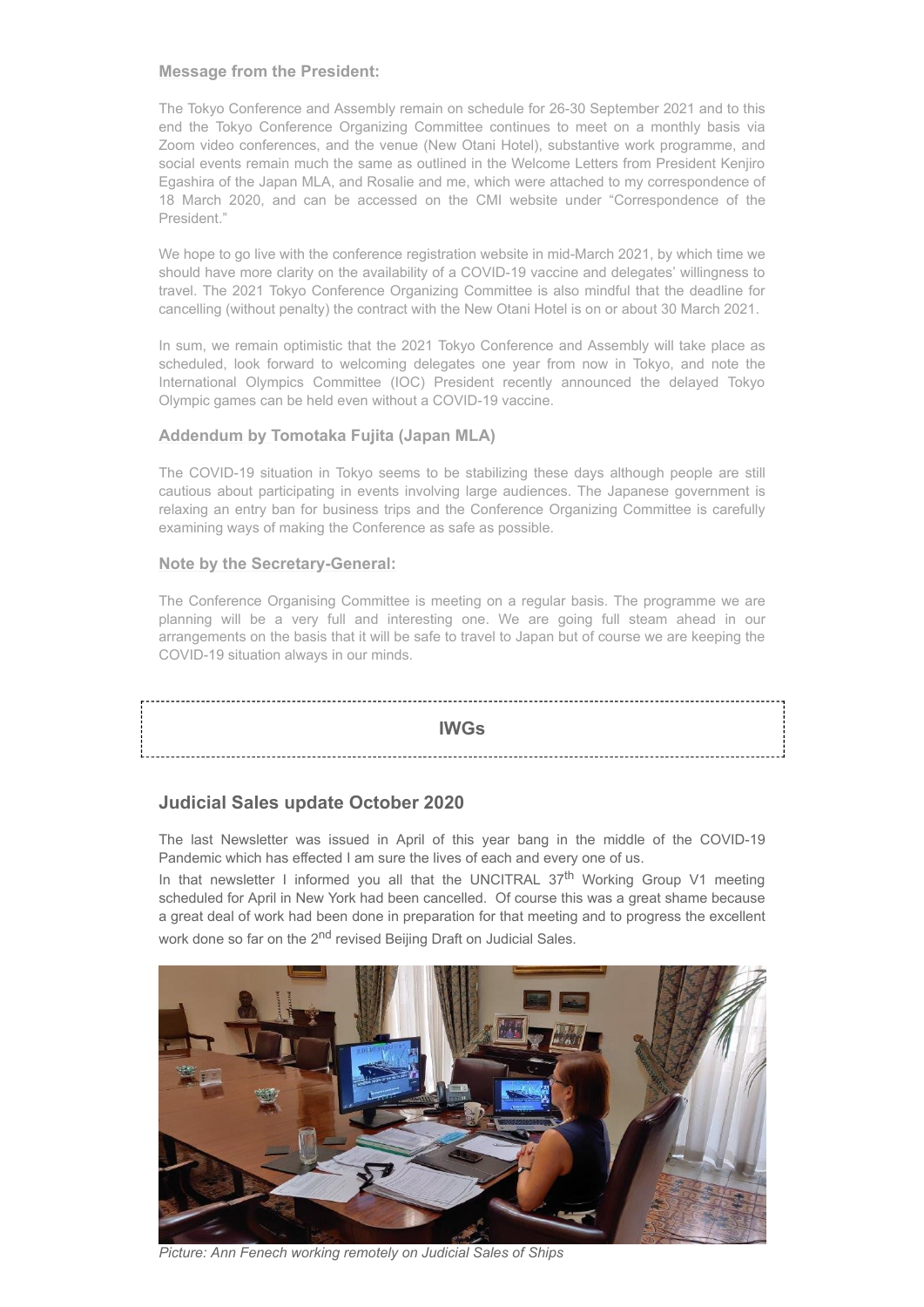However, notwithstanding the fact that the meeting was not held, we continued with our discussions with the Secretariat. We were then informed that the indications were that the 14<sup>th</sup> to 18<sup>th</sup> December 2020 session, scheduled to be held in Vienna, would proceed probably in a hybrid form taking into account that persons who would already be in Vienna would attend in person and persons from outside Vienna would participate virtually. We are still to be informed on exactly how it is going to work out and I will of course be informing all the NMLAs as soon as I have any information.

However and in the meantime with a view to keeping the momentum going the UNCITRAL Secretariat sent each and every delegation a request for comments on the latest draft and notes which it circulated. Any delegation wishing to comment had until the end of September to revert.

As far as our IWG is concerned, we put our thinking caps on and produced a set of Notes similar in style to the ones we had produced prior to the Vienna UNCITRAL meeting in December 2019. We circulated these Notes on the 2<sup>nd</sup> Revised Draft to the NMLAs in the hope that their country delegates would find them useful in the preparation of their response to the Secretariat.

Therefore and as far as work on the 2<sup>nd</sup> Revised Draft is concerned, very good progress has been made notwithstanding the fact that the New York Session was not held and the CMI is eagerly awaiting the next session to be held in December. I have had a number of informal discussions with persons very much in the know as to how work at UNICITRAL progresses and they are very impressed with the speed with which this Draft is progressing.

Finally, you may recall that in March of this year, the Croatian Presidency of the European Council had intended to organise a Colloquium on the matter. This was cancelled. However Natasa Saric Maloseja, from the Croatian Ministry of Justice still went ahead and together with the Croatian Maritime Law Association, held a very interesting Colloquium in Dubrovnik at which I was invited to speak. There were a number of very interesting speakers including Jose Angelo Faria from the UNCITRAL Secretariat, Petar Kragic and Gordon Stankovic past President and President of the Croatian MLA, Harman Hoek representing the IBA, Peter Laurijssen representing ICS, Laura Carbello Pinero and Juan Pablo Rodriguez Delgado – academics, Jonathan Warring from ITF and Merle Stilkenbaumer representing the Liberian Flag in Hamburg who all contributed with interesting perspectives and observations. Miso Mudric and Igor Vio moderated the Colloquium. There were a number of attendees including representatives of the European Commission. It was very clear indeed that there was substantial support for and a clear understanding of the need for such a Convention. Congratulations to our Croatian members for organising a very interesting Colloquium.

The next important milestone is of course the meeting in Vienna between the  $14<sup>th</sup>$  and  $18<sup>th</sup>$ December. We will be getting in touch with all NMLAs prior to Vienna with the latest updates.

Finally many thanks indeed to all the NMLAs who are acting on all the various memos we are sending out and really keeping in touch with the respective government delegates to UNICTRAL to ensure that we keep the momentum going with a view to achieving the optimum results. Keep well and keep safe.

Ann Fenech Co-Chair IWG on Judicial Sales Co-ordinator of CMI for the project at UNCITRAL

#### **CMI Database: milestone: a thousand cases published**

A note received by the President and the Secretary-General, among others, from Stephen Girvin, MPA Professor of Maritime Law and Director, Centre for Maritime Law, National University of Singapore, sent on 1 October 2020, contained the very welcome news of a significant milestone concerning the *CML CMI Database of Judicial Decisions on International Conventions*, as follows:

I am pleased to announce that the *CML CMI Database of Judicial Decisions on International Conventions* has now reached the significant milestone of 1,000 cases (as of today, 1,004 cases).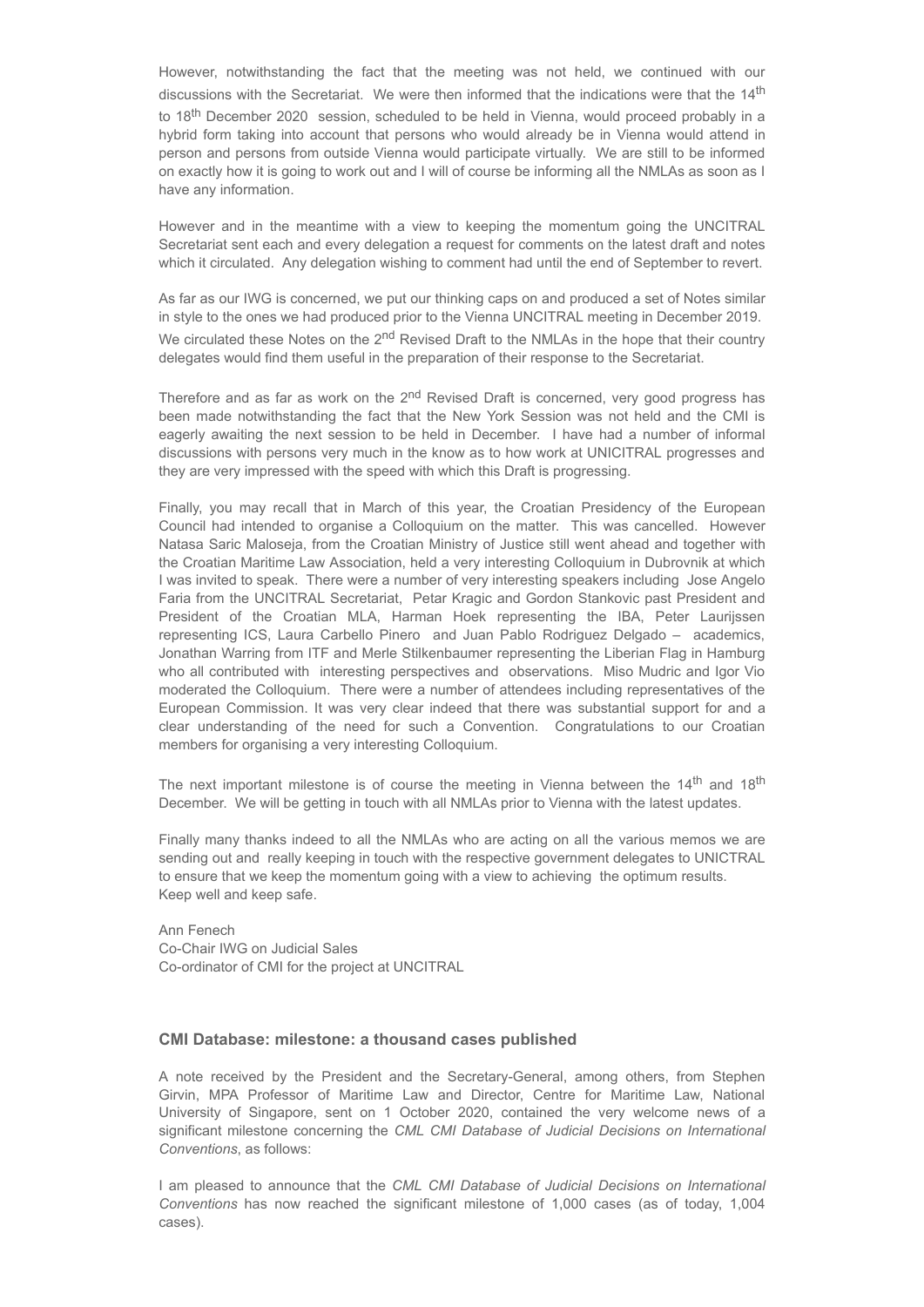I want to highlight the pivotal role being played in this enterprise by our CML research staff and especially my colleague, Paul Myburgh, who as editor has played the major role in ensuring the overall quality and breadth of coverage of jurisdictions in the database. The largest civil law contribution continues to be from our Dutch colleagues and we have Taco (van der Valk) to most sincerely thank for that.

Note by the Secretary-General: By way of response, the President asked Stephen to extend the CMI Executive Council's appreciation and thanks to Paul and the CML research staff for their excellent work on this important project. He has written to NMLA Presidents, Titulary Members and Consultative Members, encouraging them to continue contributing cases of interest to the Database, which was likely to remain the CMI's signature project for decades to come.

### **International Maritime Organization (IMO): World Maritime Day**

As most of our readers are no doubt aware, IMO has for many years adopted the practice of having an annual theme which underscores its major activities for that particular year. For 2020, the annual theme is "Sustainable Shipping for a Sustainable Planet". IMO also celebrates World Maritime Day on the last Thursday in September each year, during which the annual theme is highlighted. This year's World Maritime Day was celebrated on 24<sup>th</sup> September 2020.

In this regard, we have reproduced below IMO CIRCULAR LETTER 4323 of 15 September 2020 as well as the IMO Secretary-General's Message which accompanied the Circular Letter.

IMO CIRCULAR LETTER 4323 of 15 September 2020 reads as follows:

Further to Circular Letter No.4198 of 31 January 2020, which included a background paper on the [IMO's] theme "Sustainable Shipping for a Sustainable Planet", the Secretary-General has the honour to enclose herewith the text of his message on the occasion of World Maritime Day 2020. This year's celebration will take place on 24 September 2020 in the form of an online event, due to social distancing measures put in place at IMO Headquarters as a result of the current situation caused by the COVID-19 pandemic.

The message will be available for downloading in all of the Organization's official languages (Arabic, Chinese, English, French, Russian and Spanish) and the background paper is available in the Organization's three working languages (English, French and Spanish). Additionally, a video containing the Secretary-General's message is now available on the IMO website at [www.imo.org.](http://www.imo.org/)

You can watch the Secretary-General's video message [here](https://www.youtube.com/watch?v=hGjv25X0SjE&feature=youtu.be)

In addition, the Secretary-General wishes to remind all Member States and international organizations of the Calendar of Events on the IMO website, which can be accessed at [www.imo.org/en/About/Calendar](http://www.imo.org/en/About/Calendar).

The Calendar of Events provides the opportunity for greater visibility of the many events held around the world in support of World Maritime Day and the Day of the Seafarer. In the current situation caused by the pandemic, it presents an effective and easy-to-use platform to inform other Member States and international organizations, in advance, of relevant celebrations in support of both days, particularly online events that may be more widely attended. More information on the Calendar of Events is enclosed in Circular Letter **No.3889.**

In order to promote the Day more widely, the Secretary-General encourages the authorities concerned to organize suitable events throughout the year to celebrate the Day, and inform the Secretariat of any such activities, including listing them on the calendar as described above. The information will then be included in a report to be prepared for submission to the Council.

Social media participation is also encouraged via Twitter, by using the hashtag #WorldMaritimeDay. Photographs of any events can also be sent to: **media@imo.org**.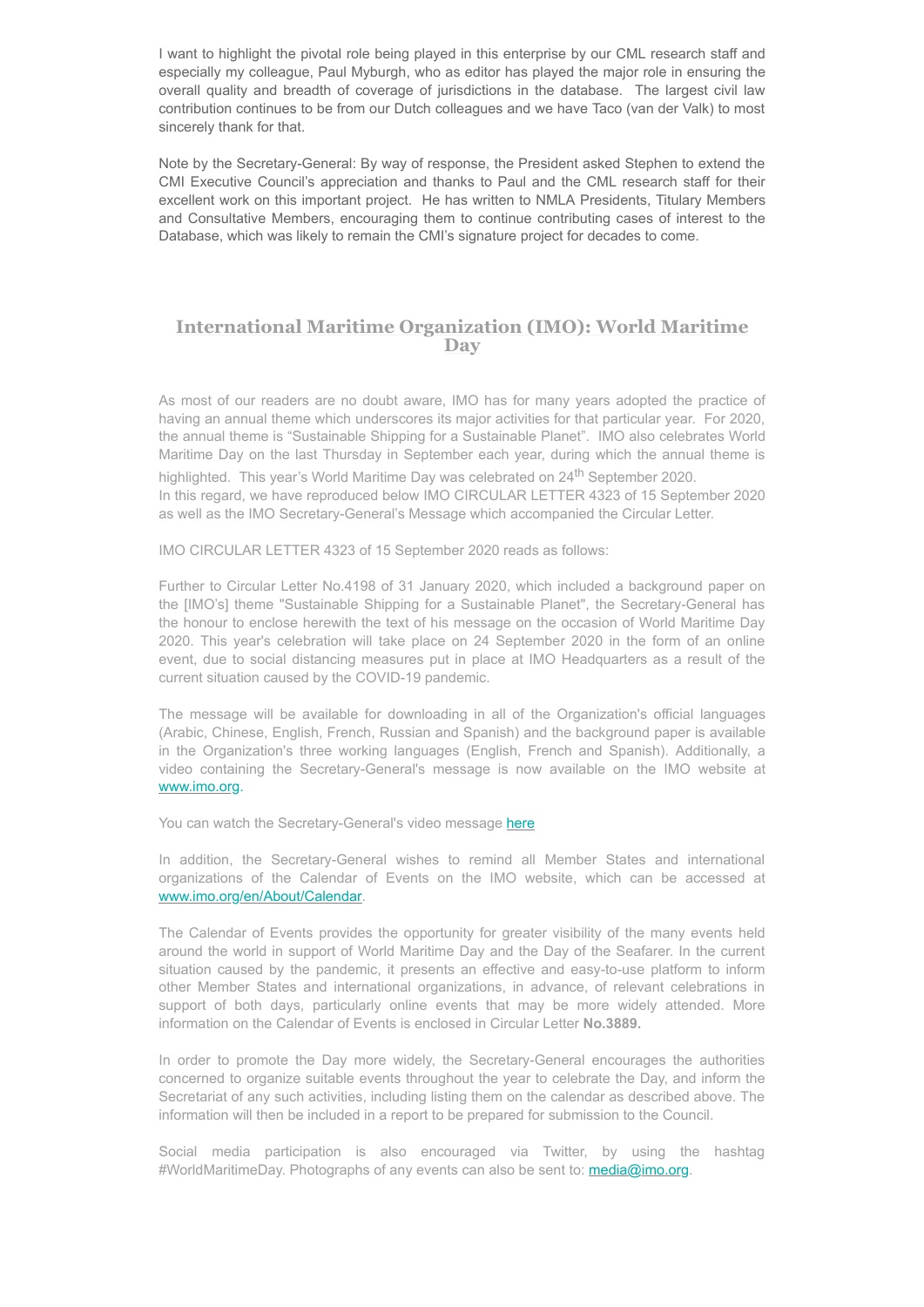#### **THE IMO SECRETARY-GENERAL MESSAGE ON WORLD MARITIME DAY**

#### 24 September 2020

The theme of this year's World Maritime Day – sustainable shipping for a sustainable planet – has gained extraordinary resonance as shipping has continued to transport more than 80 per cent of world trade, including vital medical supplies, food and other basic goods that are critical for the COVID-19 response and recovery.

The COVID-19 pandemic has also highlighted the professionalism and sacrifice of the two million seafarers who serve on the world's merchant fleet. I remain very concerned about the growing humanitarian and safety crisis facing hundreds of thousands of these indispensable workers. Despite the unprecedented conditions brought about by the pandemic, seafarers have continued to tirelessly support the often invisible global logistics chain. Physically and mentally exhausted, away from their families and loved ones, their time at sea has now been extended far beyond the standards stipulated in international conventions, with some tours of duty now stretching more than 17 months. Fatigued seafarers cannot operate indefinitely, and disruptions to international shipping would have devastating consequences.

I renew my appeal to Governments to address their plight by formally designating seafarers and other marine personnel as "key workers", ensuring safe crew changes and implementing the protocols developed by UN agencies, as well as the International Chamber of Shipping and the International Transport Workers' Federation, allowing stranded seafarers to be repatriated and others to join ships.

In the longer term, a sustainable shipping industry is vital. Shipping will play a central role in achieving most, if not all, of the seventeen Sustainable Development Goals. But shipping activities must be balanced with the long term health and biodiversity of the oceans. The UN's International Maritime Organization (IMO) has developed global standards which support cleaner and greener shipping. Governments and IMO must continue to work together to support the decarbonization of shipping and improved energy efficiency; the facilitation of shipping through increased digitalization, involving ports; and efforts to ensure the sustainability and protection of the workforce, including a focus on diversity.

Shipping can and must continue to make its contribution to the global economy without upsetting nature's delicate balance. The maritime sector underpins world trade and will continue to be essential for building a sustainable future for people and planet."

#### **NMLA Bulletin Board**

#### **Activities**

**The MLA of Australia and New Zealand: President's Message - by David Goodwin**

The activities of MLAANZ [\(press here for link to newsletter\)](https://mailchi.mp/macintyrepr/mlaanz-newsletter-sep2020-4041169) over the past few months have revolved primarily around online seminars organised by our Western Australia and Victoria Branches. A Western Australia Branch seminar held on July 23 attracted a large number of participants from the eastern states and from New Zealand. The presenter was Philip Teoh, a partner with the Malaysian law firm Azmi & Associates. He addressed a range of maritime arbitration issues, from a Malaysian vantage point. Mr Teoh has also kindly contributed, for publication in this Semaphore newsletter, an article summarising principles of conflict of laws that can arise in maritime cases and maritime arbitration.

The Western Australia Branch has subsequently held two further seminars. On August 13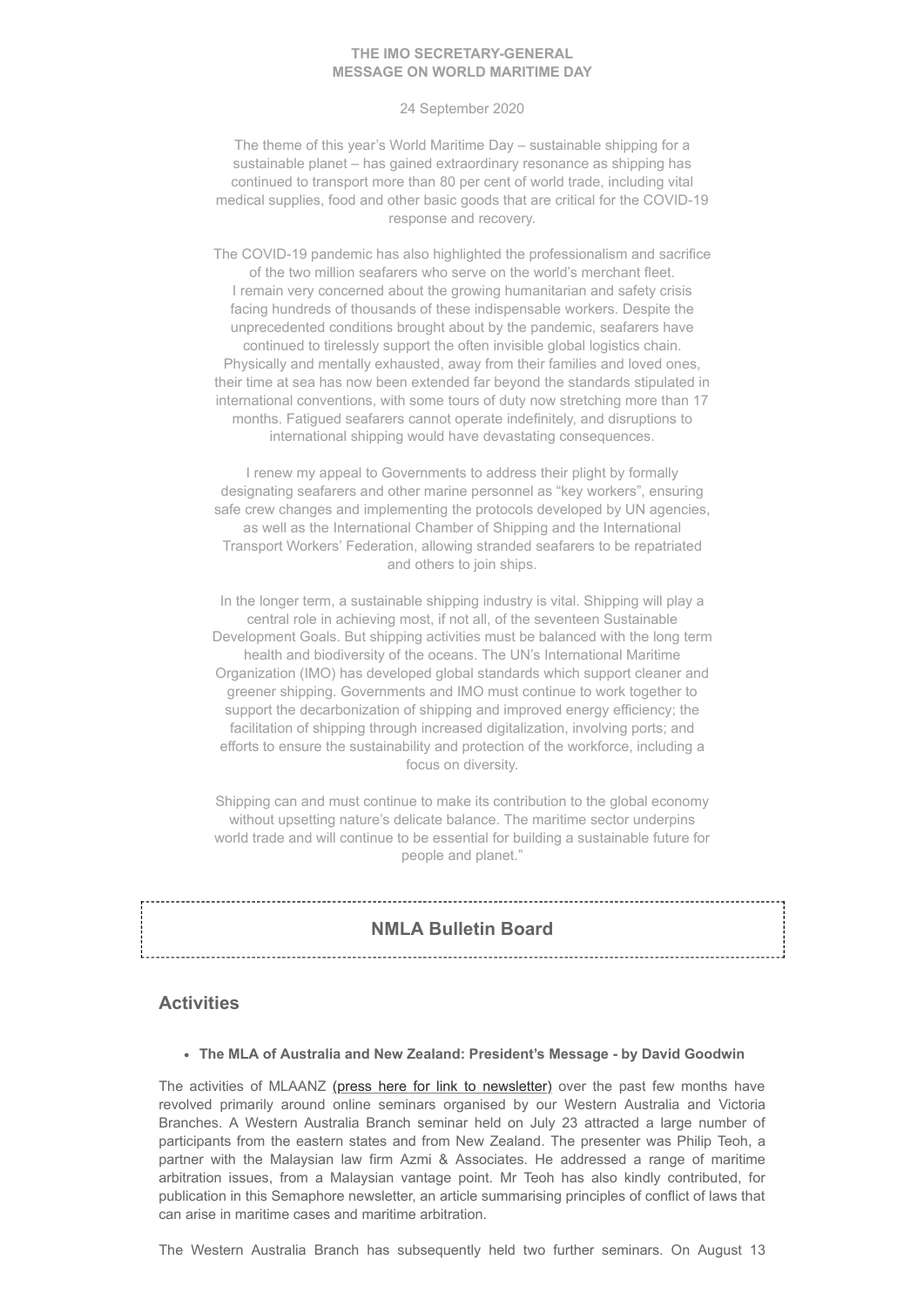Margot Matthews of the LNG Marine Fuel Institute was guest speaker discussing a "Two-Pronged Approach to Decarbonisation" (covered in this edition), then on September 23 Matthew Harvey SC presented on "Does a Defective Passage Plan Render a Ship Unseaworthy?". Both events drew large online audiences. In addition to a host of Australian and New Zealand MLAANZ members, there was interest from as far afield as Scotland, India, Chile, Japan and Singapore.

On September 16 the Victoria Branch hosted a successful panel-style maritime arbitration webinar, which featured: • Bronwyn Lincoln, partner of Corrs Chambers Westgarth – "Due Process in Virtual Arbitral Hearings" • Corina Song, partner with Allen & Gledhill, Singapore – "Current Issues in Singapore Maritime Arbitration" • Matthew Harvey SC, of the Victorian Bar – "Is an Arbitration Clause in a Draft Bill of Lading Effective?"

In addition, we have been pleased to promote two other interesting recent webinars. In a broadcast from London on September 16 hosted by LSLC (The Forum for Shipping, Commercial Law and Dispute Resolution) panelists debated the subject of good faith. This discussion was chaired and moderated by Sir Bernard Eder, who delivered the keynote address "The Relevance of Good Faith in Shipping Disputes" at our Melbourne conference in 2017. On September 23 the Australian Academy of Law hosted an online event "World in a Box – 50 Years of Containerisation in Australia" which celebrated the development of container shipping. The speakers included, from the Federal Court of Australia, The Hon Chief Justice James Allsop AO, The Hon Justice Angus Stewart and The Hon Justice Sarah Derrington, together with author Martin Orchard. A number of our members took the opportunity to tune in to these stimulating presentations.

The combined effect of this diverse range of online events has been to maintain a strong sense of community amongst the MLAANZ membership, despite the challenges presented by the COVID-19 pandemic and the postponement of our annual conference until next year. Our thanks go to all of our speakers and those who have worked hard to organise these "virtual" seminars.

Coming up, the Victoria Branch is planning a further online seminar to be held on Thursday November 19, commencing at 5pm. The topic will be "Competing Liability Rules" and the seminar will include a Copyright 2009-2020 Maritime Law Association of Australia and New Zealand S E M A P H O R E discussion of Rotterdam Rules possibilities. Panellists will include Matthew Harvey SC, Stuart Hetherington and myself and, we hope, an Australian Government official. At the conclusion of the November 19 event we will conduct the Annual General Meeting of our association, which all MLAANZ members are encouraged to dial in to. A formal notice of meeting will be issued next month.

Also included in this edition of Semaphore we continue our profiling of presentations from last September's Auckland MLAANZ conference with an article headlined "Ship Arrest and Undertaking as to Damages – is it Time for a Change?" kindly contributed by Gregory Nell SC of New Chambers, Sydney. Additionally, the publication features messages from both the New Zealand and New South Wales Branches, we mark the passing of Captain Barry Thompson, congratulate MLAANZ member Dr Damien Cremean on the recent publication of the Fifth Edition of his text "Admiralty Jurisdiction" and report on Port of Melbourne's operational performance during recent pandemic restrictions.

Finally, members should note three important recent sets of governmental communications. The first is a communiqué from the Australian Government's Department of Infrastructure, Transport, Cities and Regional Development, issued this month, concerning the next stage of consultations on coastal trading reform, following the lapse earlier this year of the Coastal Trading (Revitalising Australian Shipping) Amendment Bill 2017. The "Coastal Trading Reform for Cargo Vessels – Discussion Paper" dated September 2020 seeks feedback via E-mail to coastaltrading@infrastructure.gov.au by close of business Friday October 9, 2020. It makes the point that opening the coast, introducing a strategic fleet and high cost subsidies are not on the table as they have been deemed out of scope. Secondly, a submission has been made by MLAANZ vice-president Michelle Taylor, with the support of the MLAANZ board, in response to the Federal Government's "Discussion Paper on Australia's Accession to the Nairobi Convention on the Removal of Wrecks". Details of the submission will shortly be posted on the MLAANZ Website. If there are any additional views or observations a member would like to see expressed on behalf of MLAANZ, please contact Michelle at Michelle.Taylor@cbp.com.au. Thirdly, earlier this month we received correspondence from the Comité Maritime International on the status of the ongoing project to negotiate a judicial sales instrument with meeting notes for the UNCITRAL Working Group meeting planned to be held in Vienna from December 14 to 18, 2020 provided. These materials will soon be posted on the MLAANZ Website for the convenience of our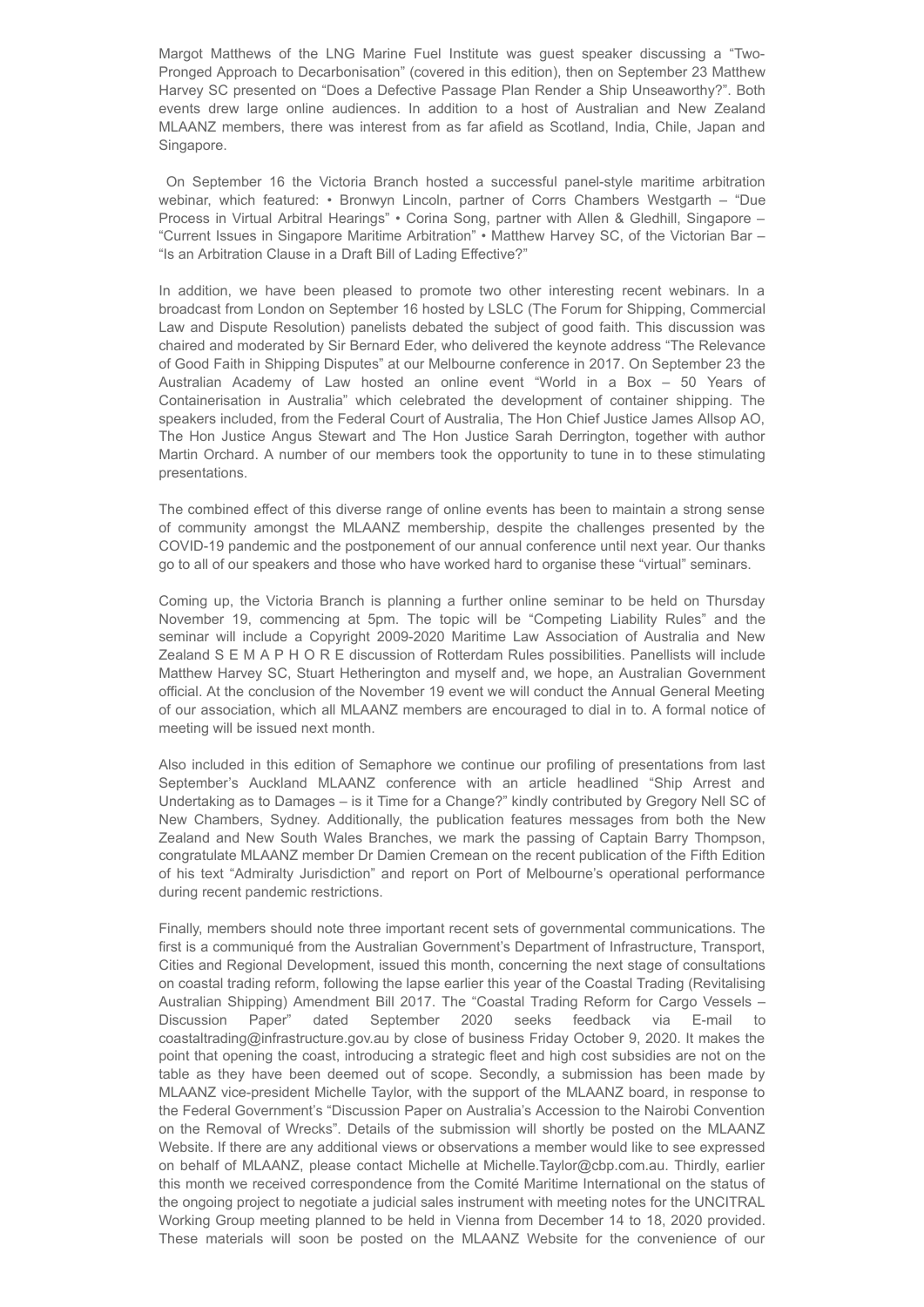members. On behalf of the committee, I thank you all for your ongoing support and commitment to the mission of MLAANZ.

#### **Venezuelan MLA: Brief summary of the activities – by José Sabatino**

Since the beginning of the restrictions due to the pandemic, which were issued in Venezuela on 13 March 2020, the Venezuelan Maritime Law Association (Asociación Venezolana de Derecho Marítimo (AVDM)) jointly with the Venezuelan Branch of the Iberoamerican Institute of Maritime Law (Instituto Iberoamericano de Derecho Marítimo (IIDM)), set to analyze the effects in the maritime industry of COVID-19 via a series of virtual events with international guests in order to raise awareness through the opinions of experts on the subject matter.

The virtual events have touched upon several issues such as maritime contracts, marine insurance, maritime labour, and we have virtually hosted international panels with hispanoamerican guests-speakers with aim of informing the attendees about the internal laws of each country, represented in the events, about the effects of COVID-19 in the maritime industry. Well known attorneys, specialized in Maritime Law, from over 14 countries - inter alia Germany, Argentina, Chile, Colombia, Costa Rica, Spain, United States, Great Britain, Mexico, Panama, Peru, Dominican Republic, Uruguay and Venezuela – kindly answered to our invitation and shared their knowledge and stance on the different areas the Coronavirus may affect in their respective countries.

This has been a rewarding experience for the attendees, and has also served with AVDM's objective to promote and disseminate the study of maritime law, even during these times of quarantine in which many countries have been on lockdown and working from home. The result of these virtual events have provided attendees the opportunity to learn in detail about the treatment, defences and the legal theories that can be alleged under several perspectives. We have discussed the issues of insurance such as hull and machinery, P&I, cargo, interruption of business and cyber risks; issues of maritime contracts such as charter parties, contracts of carriage, cruise contracts, crew labour agreements and contracts for construction of vessels; analysed practical cases such as those of the cruise ships Greg Mortimer in Uruguay and the Diamond Princess in Japan; and have also studied other non-COVID-19 related issues, such as inter alia, the Discovery under Venezuelan and Panamanian Law, and the study of legal issues with Ports in the region.

The activities and research on the subject matter have also provided us in the AVDM with useful information which we decided to share on our website [www.avdm-cmi.com](http://www.avdm-cmi.com/) in a dedicated tab called "COVID-19". The virtual events or webinars (fifteen so far) are also available to the public in general via the YouTube Channel of our Association (Asociación Venezolana de Derecho Marítimo) which to this date has had over 6800 views. Unfortunately, the events are only in Spanish.

It is important to state that this collective effort could have not been possible without the organization and dedication of many of our Members led by our Vice President Dr. Gustavo Omaña and our Chairman of Publications and Events Dr. Juan J. Itriago.

Finally, it is the intention of our Association to continue to host these virtual events on different issues - on the short term focused on: arrest of vessels; the use of electronic evidence in Venezuela; and the fishing industry - in order to broaden the areas being covered and its virtual analysis from the Maritime Law perspective.

We hope our friends and colleagues of the National MLAs continue to be safe and healthy.

#### **Sénégal MLA: New developments in its international organization and membership – by Aboubacar Fall**

The Senegalese Maritime Law Association is experiencing new developments in its internal organization and membership.

Founded about 35 years ago, it has always been led by the first generation of maritime lawyers and other shipping practitioners including port officials, local P&I representatives, marine insurers, shipping companies, forward agents, cargo surveyors etc. These people were generally trained in Europe, mainly in France.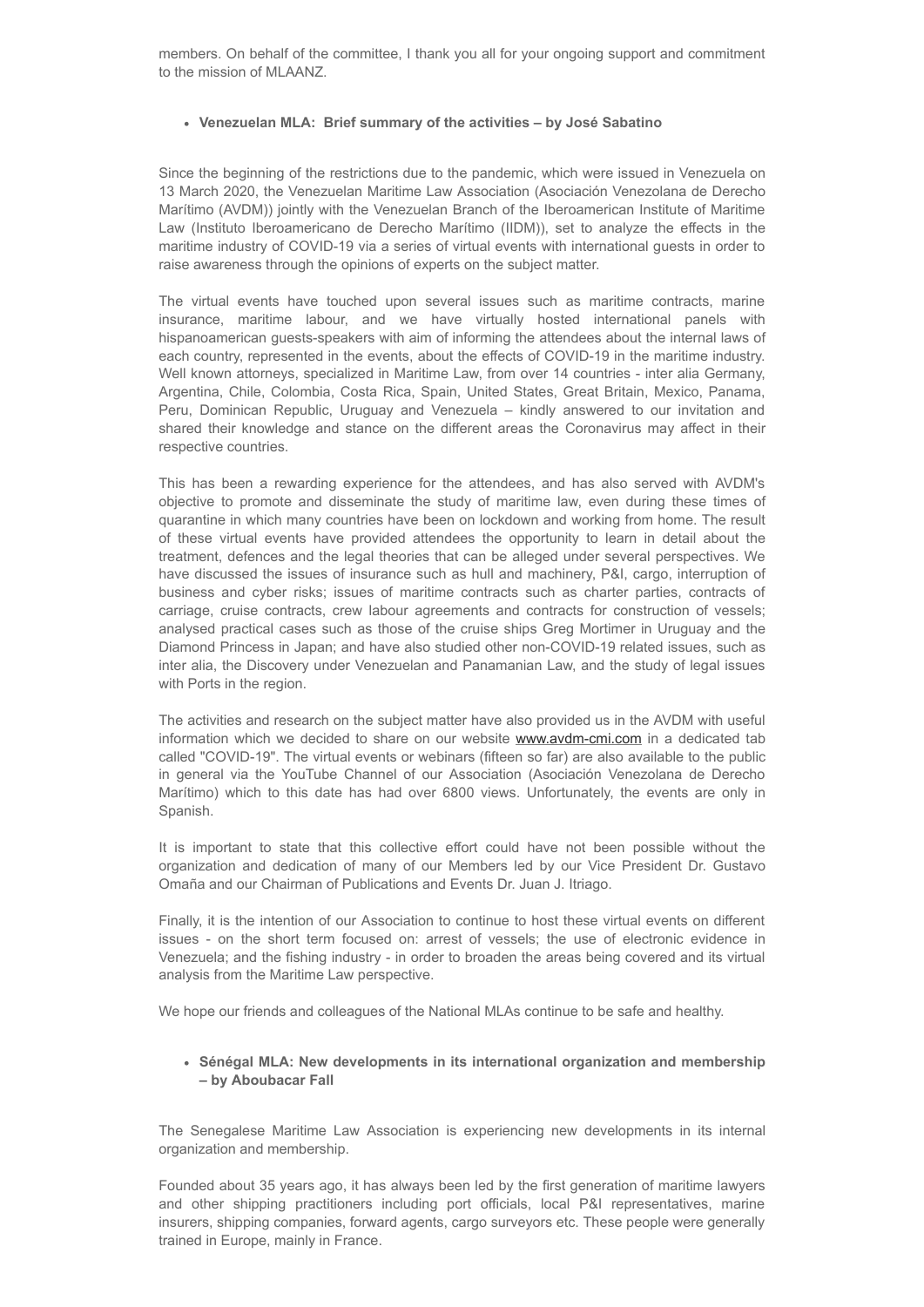The last ten years have witnessed a paradigm shift and a game change insofar as the human resource is concerned. Indeed, several universities in Senegal both public and private now offer maritime law as well as law of the sea programmes at the graduate level.

Furthermore, a group of new lawyers and maritime professionals have now been trained in the UK and the USA.

In the 2019-2020 academic year, two Senegalese professional lawyers were granted a fellowship for graduate studies in maritime law. Mr Etienne Waly DIOUF was awarded an International Maritime Organization (IMO) Fellowship while Mr Souleye Oumar BA was granted a fellowship by Lloyd's Register Foundation (LRF). They both were admitted at the Malta based International Maritime Law Institute (IMLI).

With the prospect of the developments of the new offshore discoveries of hydrocarbons resources in Senegal, the two graduates have selected topics in connection with the exploitation of these offshore resources.

Mr Diouf's dissertation project is entitled "S*ecurity of oOfshore Oil & Gas Infrastructure : a Critical Analysis of the Senegal Legal and Institutional Framework"* while his Legislation drafting project is on *" Incorporating the International Convention on Civil Liability for Bunkers Oil Pollution Damage, 2001 into the Laws of the Republic of Senegal and Providing for the Effective Implementation Thereof*"

Mr Souleye Oumar's dissertation project is entitled : *Offshore Oil & Gas Exploitation in Senegal : Legal Analysis of Environmental aspects*" . Further, his Legislation drafting project relates to the following topic : *Incorporating and Implementing Annex VI of the International Convention for the Prevention of Pollution from Ships, 1973 as Modified by the Protocol of 1978 Relating Thereto (MARPOL) into the laws of Senegal.*

It is therefore worth noting that there is a new generation of maritime lawyers as well as other maritime professionals in Senegal who , given their high level training, will constitute invaluable assets for the membership and activities of the Senegal MLA.

The Young CMI should reach out to these new maritime law graduates and professionals from Africa to bring about more diversity in the international organization.

The reorganization of the Senegal MLA is underway and we will report on the developments as they are unfolding.

Staying safe & keeping well.

**The Maritime Law Association of the Philippines, Making waves in 2020 - by Gino Carlo M. Cruz, Corporate Secretary**



*Picture: MARLAW Executive Officers and Board Members at the Supreme Court of the Philippines*

Maritime Law Association of the Philippines [MARLAW] makes headway amidst the pandemic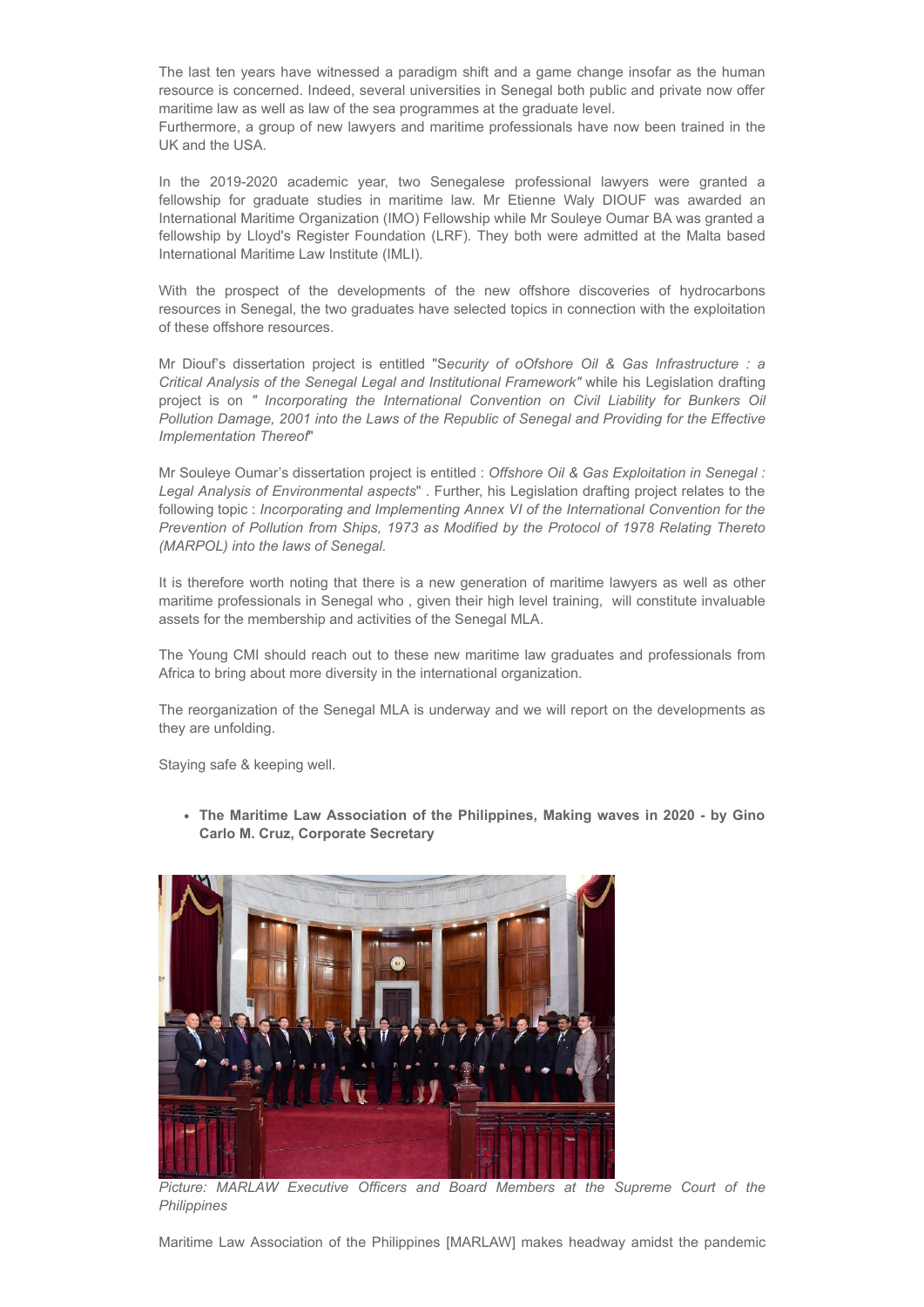year proving itself as a resilient and potent driving force in the Philippine Maritime Industry. Founded in 1982, MARLAW was established to promote progress in the maritime legal practice and to advance the interest of the Philippine maritime profession and the maritime industry as a whole.



On January 2020, during its Annual General Assembly, MARLAW elected its new set of Board Members and Executive Officers with Beatriz Geronilla-Villegas of Villegas Law as the President. An astute admiralty practitioner, Beatriz Geronilla-Villegas obtained her law degree at the venerable San Beda College of Law in Manila.

During the election, President Beatriz Geronilla-Villegas outlined MARLAW's activities throughout the year, which were later on had to be recalibrated to respond to the world-wide pandemic. *Picture left: MARLAW President Beatriz Geronilla Villegas*

Induction of new Officers and Board Members were held

at the Supreme Court of the Philippines with Supreme Court Associate Justice Andres B. Reyes Jr., administering the oath of office.



The Induction ceremony was later followed by a reception at the historic Manila Yacht Club, where the first Board Meeting was held to inaugurate the term. *Picture right: Induction of Officers and Board Members*



Priorities and activities were re-evaluated when the Coronavirus Pandemic struck. MARLAW held its last face-to-face Executive Officer's Meeting on February until government Stay-at-Home Orders were lifted. MARLAW's sense of duty and compassion turned towards the maritime community who were affected by the lockdowns and the health crisis. Through MARLAW's indefatigable efforts, it donated countless medical supplies to hospitals by partnering with the Office of the Vice President of the Philippines and

the Integrated Bar of the Philippines Southern Luzon Region. *Picture left: MARLAW Member Eugene Salonga, Executive Officers Gino Carlo Cruz ((Secretary), Beatriz Geronilla-Villegas (President) and Arjel De Guzmal (VP for Publications) at the Induction Ceremony.*

In addition to the donation of medical supplies, MARLAW likewise extended assistance to stranded seafarers during the Stay-at-Home Orders. The assistance to seafarers ran for a significant amount of time with the support of the Office of the Vice President of the Philippines.

*Picture right: Last Meeting of the Executive Officers before pandemic restrictions*



A virtual consultation during the height of pandemic was launched in partnership with the Integrated Bar of the Philippines Center for Legal Aid. MARLAW Board Members and Executive Officers Gino Carlo Cruz (Secretary), Arnold Lugares, Pedrito Faytaren, Arjel De Guzman, Earl Masacayan and Nikki Santos personally took time to extend participation and help in the said project.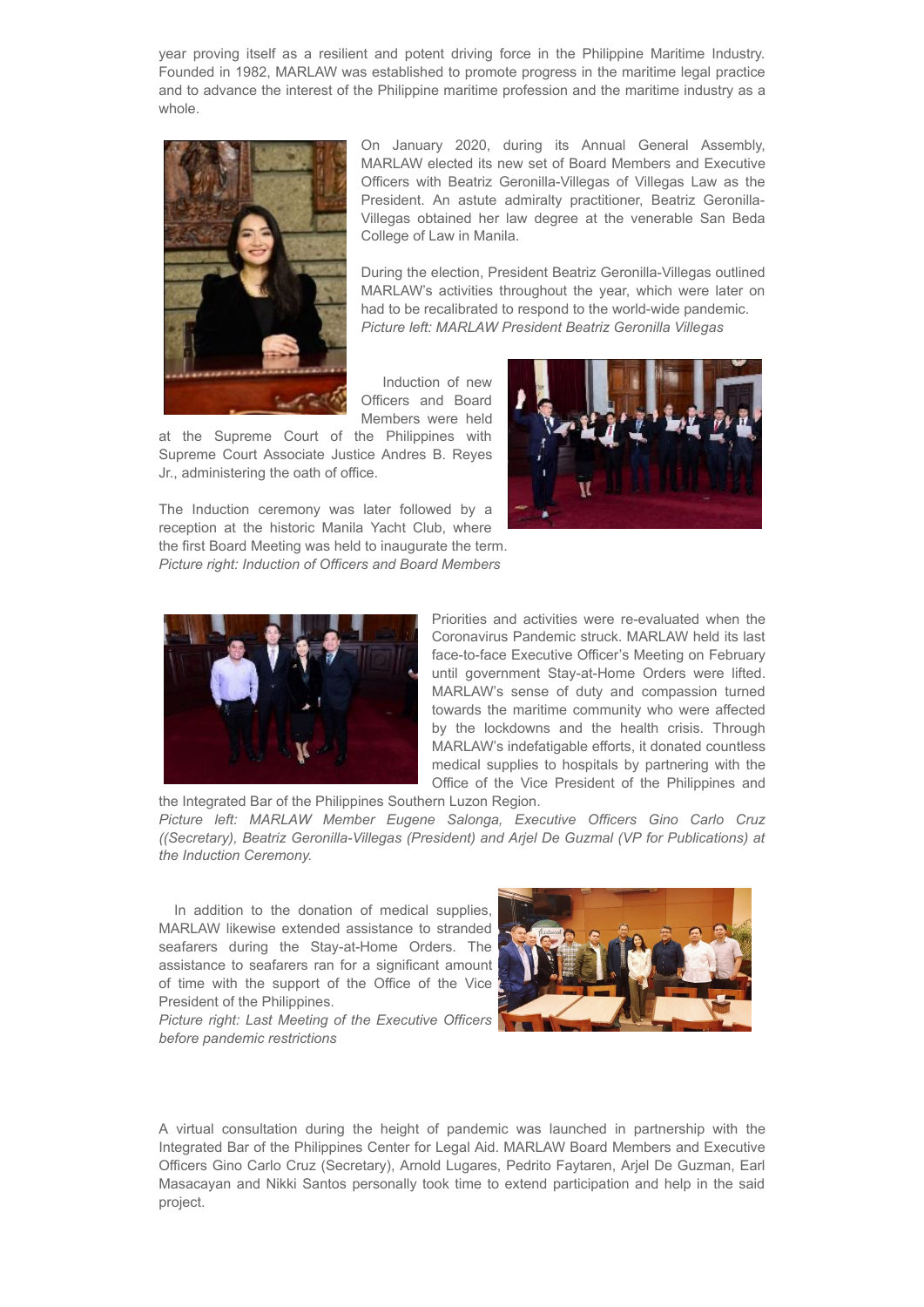

Mindful of the hazards of the health emergency, MARLAW distributed its own MARLAW face mask to its general membership.

| <b>Thank You!</b>                        | <b>Thank You!</b>                  |
|------------------------------------------|------------------------------------|
| -Shields for Hemes PH                    | -Shields for Benies PH             |
| «Manitime Law Association.               | HHP Southern Luzon                 |
| of the Pirlipedus.                       | Region                             |
| Promine Privational Institutes of Health | Insert Policy of Pathyrical the in |

MARLAW, in responding to the interim normative conduct introduced by the pandemic in the Philippine Maritime Industry, organized an online symposium with top maritime physicians and epidemiologists as speakers. The online symposium was attended and viewed by at least 17,000 people all over the country as of writing. The online symposium was treated with

extensive media coverage. Media partners like The Manila Times and Rappler ran articles covering the event. This online symposium was developed through the assistance of Topnotch Medical Board Prep, Inc. and the Phi Kappa Mu Fraternity of the University of the Philippines College of Medicine. A transmission of the said MARLAW symposium can be viewed through this link: <https://www.facebook.com/watch/?v=741772406378440>



500 years since the first circumnavigation of the world, the Philippines took a commanding place in the maritime world ushering in globalization as early as the Age of Discovery. The Maritime Law Association of the Philippines, as a premier maritime professional organization, supports the Philippines' pre-eminent and special place in the maritime industry. MARLAW empowers all local maritime stakeholders to ensure that progress from each sector is achieved. MARLAW cares for the sectors that are in need to equality and social justice. MARLAW supports. MARLAW empowers. MARLAW cares.

*Picture: MARLAW publicity for the Online Symposium*

#### **AEDM / Spain MLA activities during 2020 – by Jesús Casas**

On the 15<sup>th</sup> March, since months ago at the time of writing this short briefing, our Government, like many others locked-up the country as a preventive measure against the quick growing of the COVID-19 pandemic. Thus, 2020 has been quite a difficult year in Spain both socially and economically, causing not all the targets of the SMLA have not been complied on time. The Annual National Congress and Assembly which were scheduled to take place by the middle of June, according to our well-established tradition, was suspended due to the Emergency State. All public acts were prohibited and cancelled and are still suffering relevant limitations.

However, in difficult times imagination and hard work lead to new initiatives and the SMLA organized two interesting virtual conferences on two relevant matters in which the CMI is working intensively: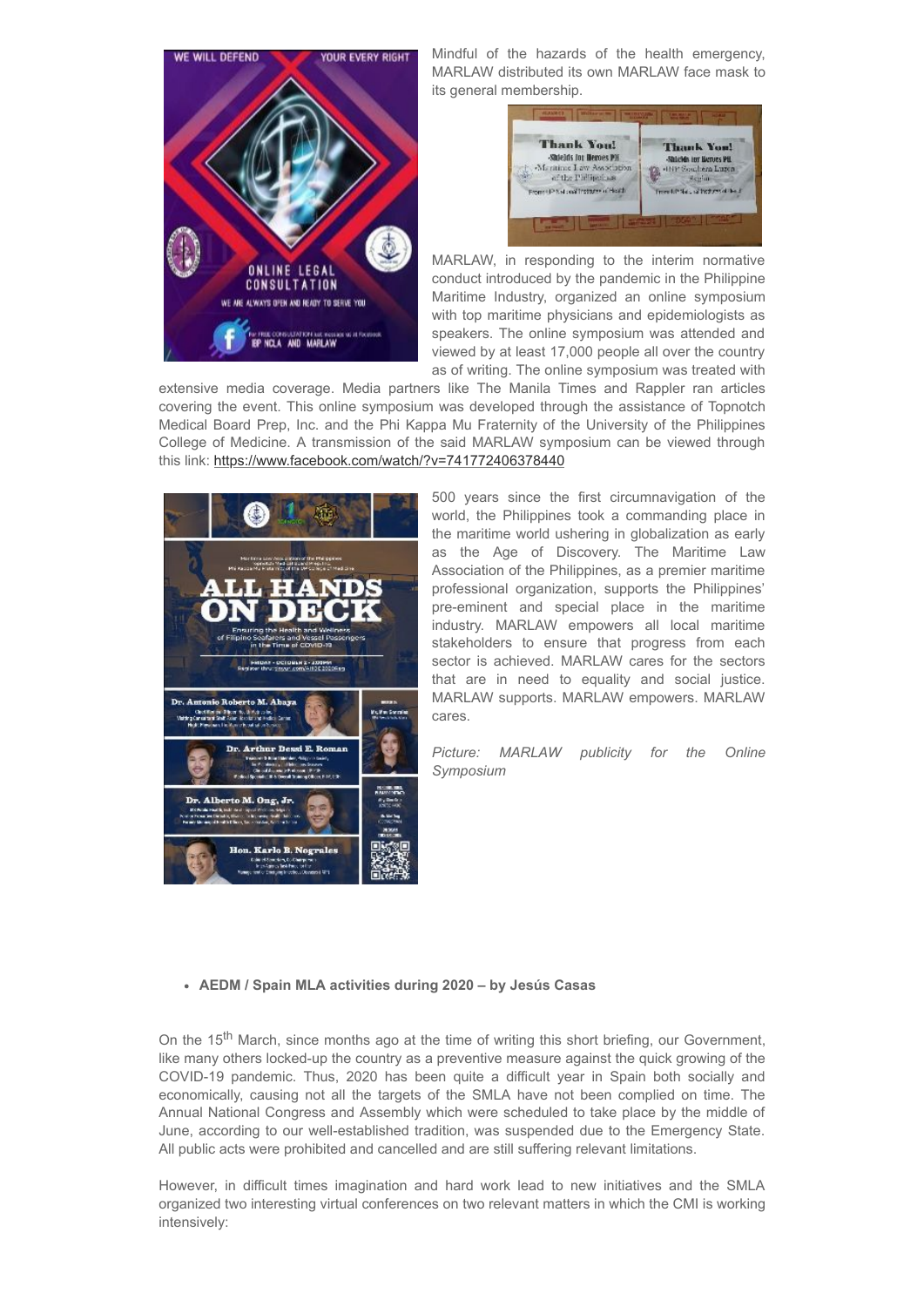On the 4th May, 2020, a virtual session regarding "Unified interpretation of the test of evidence to break the limitation rights in the IMO Convention". We had the privilege to have with us Mr. Victor Jiménez, the Spanish permanent representative of Spain at IMO, who offered a very interesting Conference on this topic. Mr. Manuel Carlier, General Director of the Spanish Shipowners Association, acted as moderator of the colloquium. This virtual conference had a great number (list) of attendants and the colloquium thereafter was of high interest (see the open links to the video and presentation: <http://vimeo.com/417123282> and

[https://www.aedm.es/media/files/Jornada%20virtual%20AEDM-IME\(1\).pdf](https://www.aedm.es/media/files/Jornada%20virtual%20AEDM-IME(1).pdf) )

• In June a second virtual session was also organized by the SMLA regarding "Forced sales of ships". In this case, two solicitors Mrs. Laura Peláez and Mr. Nicolás Nägele from Uria & Menéndez and the professor at the Carlos III University, Dr. Juan Pablo Rodriguez Delgado, intervened as speakers. The colloquium was moderated by Mr. Jesús Casas. This virtual conference had as well a great list of attendants and the colloquium thereafter was of high interest(s) (the links are also open to non-members: [https://www.aedm.es/es/jornada-sobre-la-venta-forzosa-de-buques--junio-2020\)](https://www.aedm.es/es/jornada-sobre-la-venta-forzosa-de-buques--junio-2020).

Both virtual sessions were organized by the SMLA with the kind support and collaboration of the Spanish Maritime Institute (SMI, [www.ime.es](http://www.ime.es/) ) and were introduced by Mrs. Mercedes Pardo (CEO of the SMI) and by Mr. Eduardo Albors, President of the SMLA.

Our ExCo met monthly in virtual sessions to keep the pace and the pulse of the Association and we maintained continuous communication via Webmail with our membership.

On the 5<sup>th</sup> October the SMLA will hold its annual Assembly in a hybrid format (both face-to-face for a limited number of attendants according to the preventive measures in force and others by videoconference, according to the changes in the companies and other legal entities emergency law reforms, including elections to its Executive Committee and to candidates to be proposed in Tokyo 2021 as new(s) Titulary Members of the CMI, as Spain has suffered a relevant number of deceases during the past years, the last of which was our respected friend and peer Fernando Meana, so far the only victim of the Covid-19 pandemic in our Association.

It is expected that the present ExCo will be renewed for another four years until October 2024.

At the time of drafting this update our Annual National Congress has been scheduled for the 2nd December 2020, also in a hybrid format. The Congress of this year (coronavirus permitting) shall be limited to (a) one day only, instead of the usual two days with gala dinner set-up). Interesting topics like possible reform of the Spanish ports and maritime navigation law, international sales contracts and Incoterms 2020, maritime arbitration, decarbonization, climate change and CO2 emissions commerce, and its influence on maritime field at (on) the light of the last initiatives, and COVID 19 (in charge of the Young SMLA members) are in the agenda of the Congress.

We also managed to refurbish and update our Website ([www.aedm.es](http://www.aedm.es/)) that is being used as our hub in these times in which personal direct contact – even with social distancing – is difficult.

Our membership is stable in number and we are promoting participation through national working groups in the questionnaires received from the CMI's IWGs and others (for instance, the reform of the arrest of ships under Spanish Law). We have responded to all questionnaires received from the CMI and circulated to our members almost all the letters and documents received from the CMI's President.

#### **Nordic Offshore and Maritime arbitration – Cooperation between the Nordic MLAs to promote Maritime and Offshore arbitrations – on behalf of the Swedish MLA, Jörgen Almelöv, past President**

This article will address an interesting joint concept and arbitration project within the Nordic countries Denmark, Norway, Finland and Sweden. In 2014/15, through the joint efforts of the Maritime Law Associations in their respective countries, a working group was established for the purpose of trying to achieve joint rules for maritime and offshore arbitration in the Nordic countries. This working group included representatives from both law firms and the maritime and offshore industry.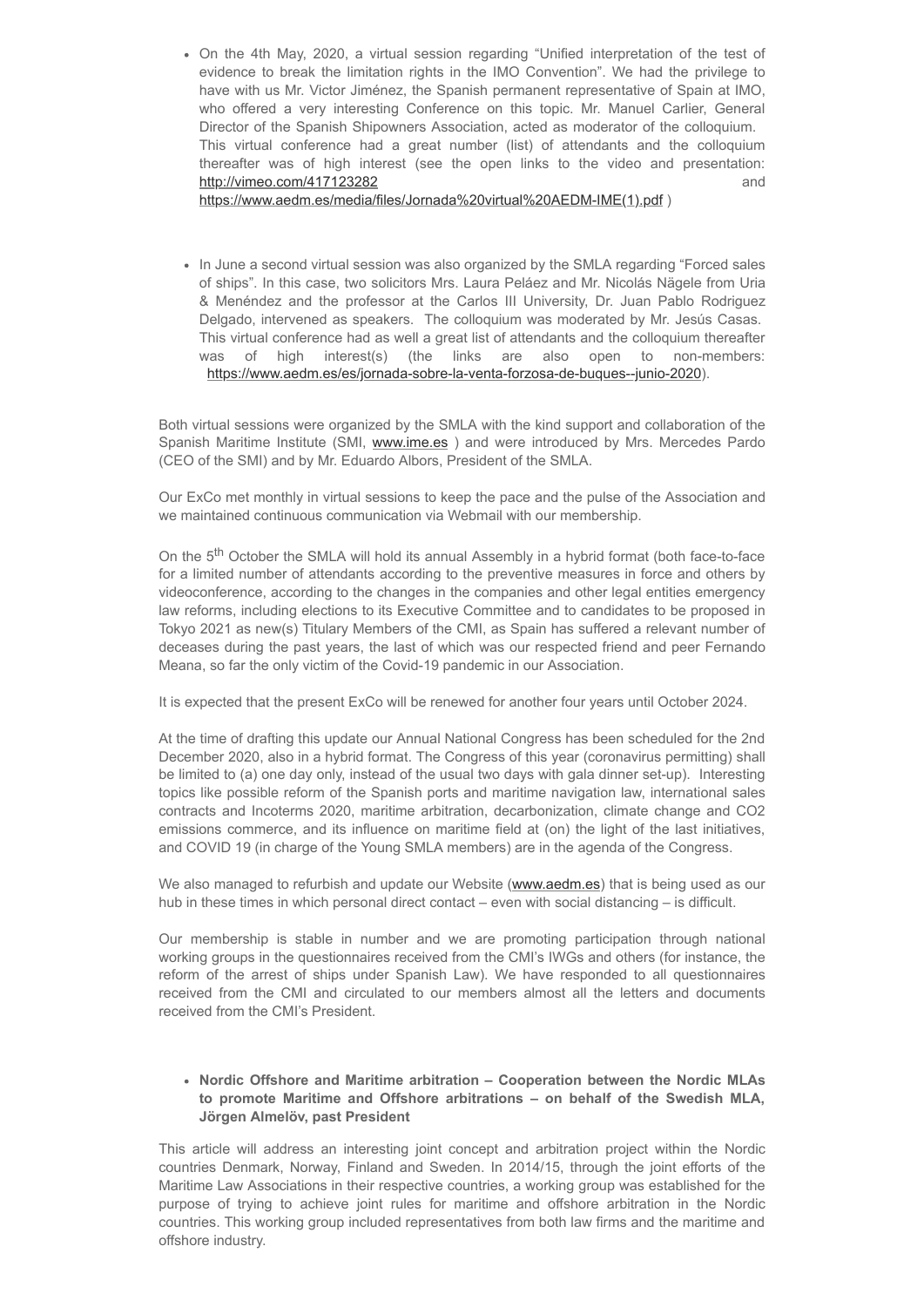The background and main reasons for the initiative can be summarized as follows. Maritime arbitration in the Nordic countries are mainly conducted by way of ad hoc arbitrations in each country and there exists no arbitration institute to which maritime (or offshore) arbitrations are generally referred (although the Stockholm Chamber of Commerce arbitration institute - "SCC" receives its fair share of international gas-and oil related disputes in addition to occasional shipbuilding disputes).

Notwithstanding our long tradition of maritime and offshore industry in the Nordic countries, disputes have increasingly been referred to arbitration in London. With a growing concern about complexity and costs of resolving disputes in London the question arose whether the Nordic legal maritime community may offer the maritime and offshore industry an attractive alternative.

Furthermore, through the years it has been a growing concern, in a long term perspective, whether it would be possible to maintain quality and a sufficient number of competent arbitrators and lawyers in the Nordic countries to serve the maritime and offshore arbitration segment of the market.

The Nordic Offshore and Maritime Arbitration Association was established on 28 November 2017 ("NOMA"). In April 2018 NOMA launched an agreed set of Rules, Best Practice Guidelines and a Case Management Conference Matrix ("NOMA Rules"). NOMA is not an arbitration institute as such, but provides useful tools to enable consistent and efficient ad hoc arbitration conducted pursuant to the NOMA Rules. A highly qualified and experienced board of academics, judges and lawyers, overlook the NOMA Rules and ensure that the system can be adjusted/amended whenever desired or required.

There are some key elements which have been important to achieve the successful implementation of NOMA. The Nordic countries have a long tradition of an established joint case law base for maritime arbitration. A series of law reports under the title Nordisk Domme i Sjöfartsanliggender (ND) ("Nordic Maritime Judgments") has been published for more than 110 years. This has been important to develop a common legal approach to ensure predictability and conformity regarding legal rules within the maritime sector.

There are further close connections within the maritime legal community between academics, judges, lawyers within the government and private practicing lawyers whether in law firms, insurance companies etc. The foundation for this is the Scandinavian Institute of Maritime Law in Oslo, Norway. For many years this has been (and still is) the heart of the maritime and offshore legal education and development in the Nordic countries. Accordingly, many lawyers know each other on a more or less personal basis which has been an important factor for speaking the same language and cooperation, placing competition and personal gains on the sideline, leading up to the establishment of NOMA.

NOMA has so far been a success. The maritime industries have strongly supported NOMA and the 2019 version of the Nordic Marine Insurance Plan has introduced NOMA as the default solution where the claims leader is non-Nordic and as an option where the claims leader is Nordic. Industry players have also already started using the NOMA standard arbitration clause in their standard contracts. The NOMA Rules are under further development. Within short we expect that a set of rules for Fast Track Arbitration will be launched followed by rules for Mediation. The NOMA Rules are indeed the outcome of hard work and close cooperation which we expect to further strengthen the Nordic cooperation.

#### **Peru's denunciation of the Hague Rules: Beating against the wind? - by Katerina Vuskovic Pérez, Lima, October 2020**

The worldwide trend is towards international agreement and a long-desired uniformity of maritime law that would bring certainty and a safe passage. Surprisingly, however, Peru has chosen to steer a different course at a difficult time, a course that will certainly lead to rough waters in the near future.

In the middle of the crisis triggered by the COVID-19 pandemic, on the 12th of May we learned from the official gazette El Peruano of the promulgation of Supreme Decree Nº 012-2020 REE denouncing the International Convention for the Unification of Certain Rules of Law relating to Bills of Lading 1924, known world-wide as the Hague Rules.

Thus, without prior notice or official explanation we awoke on this cold May morning to find to our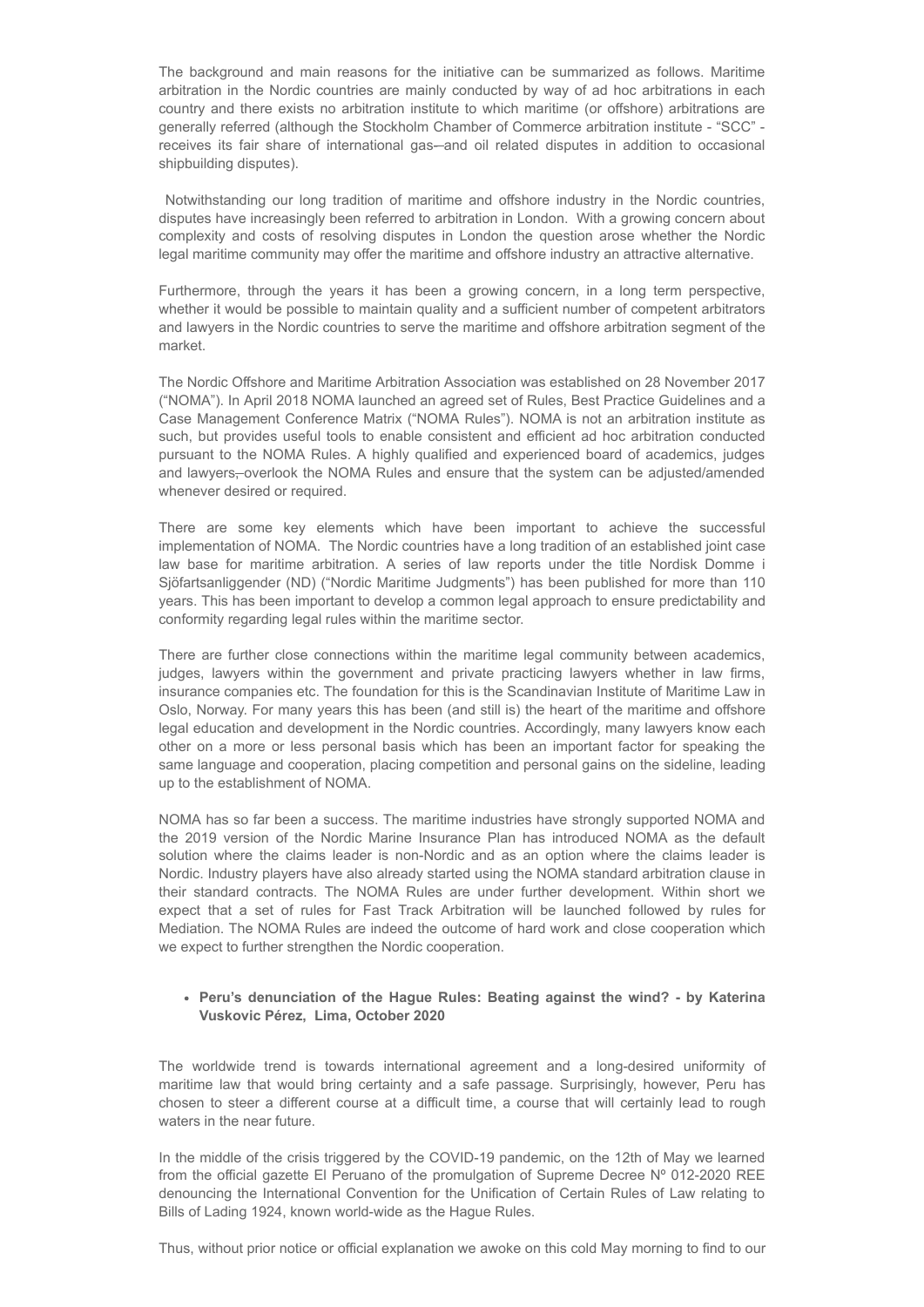surprise that we are no longer covered by an international convention that had applied to Peru for the previous 55 years. The Peruvian maritime sector was further astonished by the fact that the sole reason for this decree was that it was "in the interests of Peru". The question is: to whose interests does this legislation refer?

By way of introduction, let me briefly mention the country's existing relevant legislation. Peru has a Code of Commerce dating from the 15th of February 1902, the Third Book (Section) of which covers "maritime trade" and is practically the only survivor of a code now replaced almost entirely by later codes and/or laws. It should be noted that this Code was based on the Spanish Code of 1885, in turn deriving from the Napoleonic Code of Commerce of 1807 and -earlier still- Colbert's 1681 Ordinance of Marine, which regulated the maritime commerce of an earlier age when shipping containers, electronic data transfer, GPS and modern communications were beyond anyone's wildest dreams.

I should mention that there have been at least two past attempts at updating or modernising the legislation in question, but unfortunately neither came to fruition. The first attempt at regulatory modernisation was in 1988 with a draft replacement for the Third Book (Section) of the Code of Commerce produced by the Peruvian Maritime Law Association, backed by the United Nations Development Program (UNDP); the last attempt was a proposed Navigation and Maritime Commerce Act/Law in 1999, which has since been ignored by the Peruvian Congress. This draft was produced by a group of outstanding specialists in maritime affairs and as well as modernising domestic maritime legislation sought to incorporate the then novel, Hamburg Rules.

We know that regulatory reforms and the adoption of international agreements require years of studies, debates and discussions to understand and adapt to the actual circumstances of different countries, hence the concern on the part of Peruvian specialists of this subject.

The denunciation of an international agreement without the necessary debate and inclusion of those involved in shipping, maritime commerce and logistics -as well as professional bodies- has created huge uncertainty regarding the intentions of the Peruvian Government. Unfortunately the denounced documents from the Hague Rules were submitted to the Belgian government on the 19th of May and therefore from the 21st of May 2021 onwards Peru will join the list of countries not applying these rules. Nevertheless, most withdrawals from these rules have been because the states involved have ratified other conventions, but in Peru's case it is not clear whether any such ratification is planned and even if a decision is taken quickly, other conventions take time to enter into force: for example Hamburg Rules will take effect one year after ratification, therefore creating a period of uncertainty for the maritime industry.

The Hague Rules are nothing more than internationally agreed standard conditions for contracts of carriage by sea and specifically regulate liabilities for damage and losses to cargo. As we know, this convention also defines the liabilities of the shipowner and shipper.

Even though the Hague Rules took effect in Peru on the 29th of October 1965, their scope and application have seldom been accepted by Peruvian legislation, courts or operators, who have sought to limit them to port or customs issues.

We are unsure whether the Peruvian Government's intention was to reject the 1924 convention in order to adopt one of the more modern conventions governing ocean freight such as the Hague-Visby or Hamburg Rules or even the Rotterdam Rules, which would justify, to a certain extent, the promulgation of the supreme decree in question. Nevertheless, we suspect that the reason was to facilitate the application of legislative decree Nº 1492, promulgated on the 10th of May (only two days before withdrawal from the Hague Rules), which seeks to approve provisions that would reactivate the foreign trade logistics chain under the circumstances created by the COVID-19 pandemic. Although this piece of legislation incorporates some important and necessary measures to speed up and facilitate ocean freight, such as digitalisation, it could generate doubts regarding contracts of carriage given that it concerns an international convention that would no longer be applicable.

This situation will certainly increase the sector's costs, such as freight rates and insurance, as ship owners and carriers will try to safeguard their own interests. At the end user will, of course, end up paying and we believe that this is the least desirable option given the health, economic and social crises in which we currently find ourselves.

We would like to believe that there is still time to delay the denunciation until discussions can be held with all those involved, leading to a decision more in line with the country's interests. A public debate and discussion will bring transparency and impartiality to the difficult mission of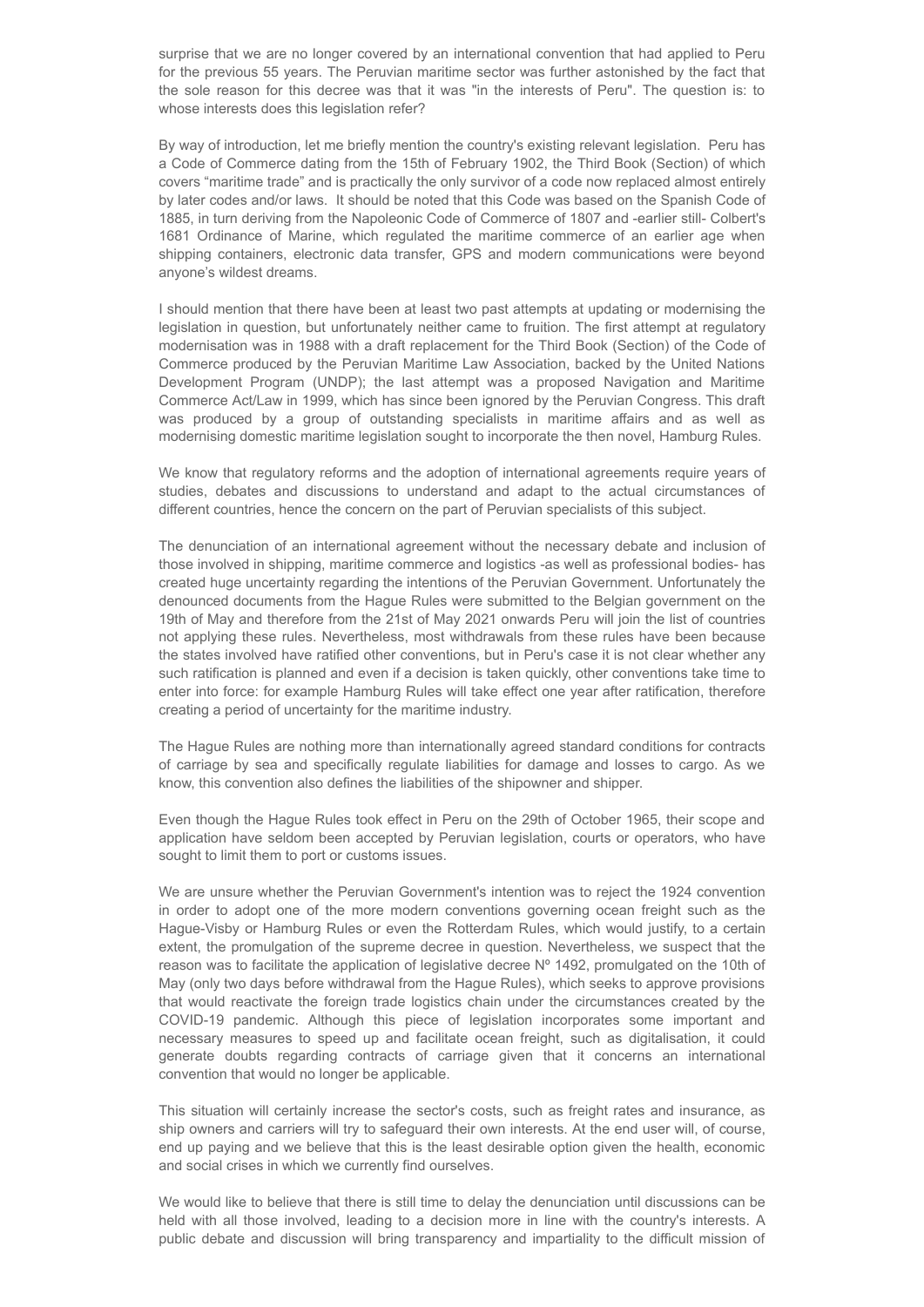regulating such important matters, especially if all the sectors involved participate.

We should be sailing downwind, not beating against it.

### **Obituaries:**

It is with profound regret and sadness that we inform our readers of the passing of the following four distinguished Titulary Members of the CMI family. We extend our heartfelt sympathy to their families and friends.

William "Bill O'Neill (IMO Emeritus Secretary-General and CMI Honorary Member)

Bill O'Neil, CMI Honorary Member and IMO Emeritus Secretary-General (1990-2004), passed away 29 October 2020 aged 93. Prior to joining IMO, he was Commissioner of the Canadian Coastguard, then President and Chief Executive Officer of the St Lawrence Authority, in which capacity he oversaw the construction of the St Lawrence Waterway. Starting in 1980 he chaired the IMO Council for five consecutive terms. In 1991 he became Chancellor of the World Maritime University (Malmo, Sweden) and Chairman of the Governing Board of IMLI (Malta).

A civil engineer by training, he received a number of awards and honours from his native Canada (including the Admirals' Medal, the Professional Engineers Ontario Gols Medal, the Golden Jubilee Medal, membership of the Engineering Alumni Hall of Distinction at the University of Toronto, and Member of the Order of Canada) as well as from the USA (including the Commodore Award from the Connecticut Maritime Association, the Halert C. Shepheard Award, and the Vice Admiral "jerry" Land Medal from the Society of Naval Architects and Marine Engineers).

His achievements over his lengthy career were also recognised by many other countries around the world which showered him with Honorary degrees and other awards. He was also recognised by the CMI which conferred on him the high distinction of Honorary Membership.

Rolf Herber (Germany)

Prof.Dr. Herber was a partner with the law firm of Ahlers & Vogel in Hamburg, and an acknowledged expert and prolific author in the field of maritime, trade and transport law who trained generations of maritime lawyers. He served inter alia as Assistant Secretary of State in the Foreign Ministry of Justice; Director of the Institute of Maritime Law (Hamburg University); and Chairman of the Experts Commissions of the Federal Ministry of Justice for the Reform of Transport Law and Maritime Trade Law. Among the many honours and awards he received was the Grand Cross of the Order of Merit of the Federal Republic of Germany.

Aliki Kiantou-Pambouki (Greece)

Prof. Emeritus of Commercial and Maritime Law at the University of Thessaloniki and longstanding Vice-President of the Hellenic Maritime Law Association, Prof. Kiantou-Pambouki specialized in the teaching of commercial Law, in particular, maritime law. Her extensive publications included a textbook on general maritime law, which ran into six editions. This textbook, together with her book on negotiable instruments, has been a standard reference work for a generation of lawyers.

• Nicholas G. Scorinis (Greece)

Following an eleven-year career at sea, licenced Master Mariner Nicholas G. Scorinis began his distinguished career in maritime and commercial law in 1969 which culminated in his retirement as the senior partner of Scorinis Law Offices in 2016. He was a member of the legal committees of the Union of Greek Shipowners and the Hellenic Chamber of Shipping and a founding member of the Piraeus Association for Maritime Arbitration. He also served as Vice-President of the Hellenic Maritime Law Association and was a founder member and later Vice-President of the Hellenic Society of Maritime Lawyers.

Jan Theunis (Belgium)

Jan Theunis enjoyed a long career as an advocaat in Antwerp having founded a successful practice specializing in maritime, transport and international trade law. He was author, coauthor or editor of several books on the arrest of ships and CMR and in the 1990s was actively involved in the transformation of the Belgian Maritime Law Association from an *association de*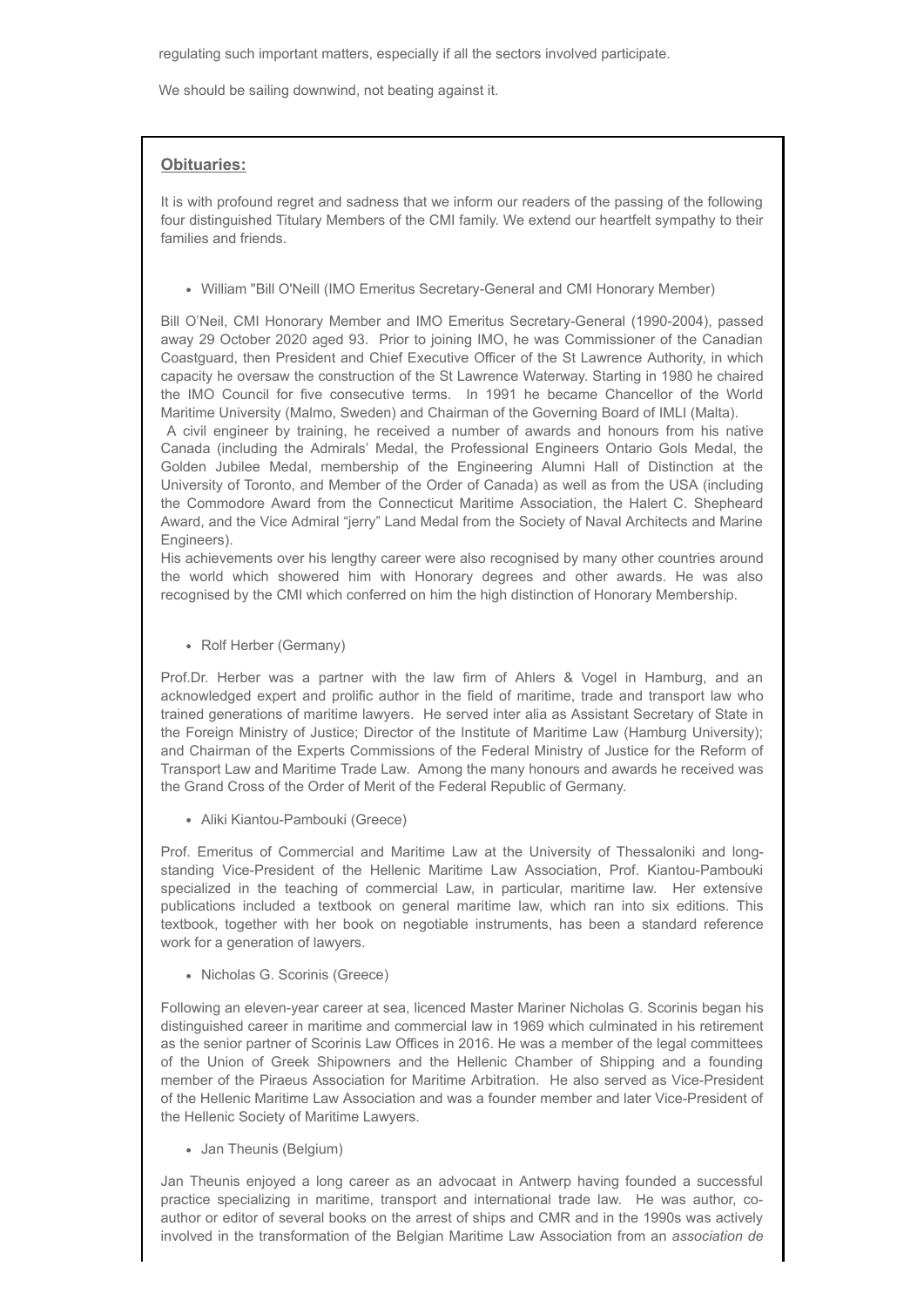# **Upcoming meetings of interest to the CMI**

**IMO Legal Committee (LEG)**

The 107<sup>th</sup> session of the IMO Legal Committee is scheduled to be held from 27 November-1 December 2020. Due to COVID-19, the meeting will be held remotely—see document PROG/128/Rev.1 of 14 August 2020.

Robert Veal, Rosalie Balkin and Anna Petrig will be attending the meeting on behalf of the CMI. Anyone else who wishes to participate should liase with Rosalie who will also organize the registrations for the CMI delegation.

#### **Maritime Safety Committee (MSC)**

The 102<sup>nd</sup> session of the IMO Maritime Safety Committee is scheduled to be held from 4-11 November 2020. Due to COVID-19, the meeting will be held remotely—see document PROG/128/Rev.1 of 14 August 2020.

CMI will be represented at this meeting by Tom Birch Reynardson, Robert Veal and Henrik Ringbom. Anyone else who wishes to participate should liase with Tom or Robert; Rosalie Balkin will be advised by them as to whom else will be attending the meeting as part of the CMI delegation and Rosalie will organize their registrations.

#### **IOPC Funds**

The next meeting of the governing bodies of the IOPC Funds is scheduled to take place from 2-4 December 2020. Details may be found in document IOPC/2020/Circ.13. The meeting will take place remotely via virtual meeting platform KUDO. Further information, including on procedural matters, may be found on the IOPC Funds website.

Patrick Griggs, Chris Davis and Rosalie Balkin have been registered to attend the meeting and a report on its highlights will be made in the next edition of the News Letter.

## **UNCITRAL**

The next meeting of the 37<sup>th</sup> Working Group VI on Judicial Sale of Ships is tentatively scheduled to take place in Vienna from 14-18 December 2020. The meeting is likely to assume a hybrid format, with some participants who are in Vienna attending in person, while others may participate virtually--see document A/CN.9/1038--Decision on the format, officers and methods of work of the UNCITRAL working groups during the coronavirus disease 2019 (COVID 19) pandemic adopted on 18 August 2020. Further details will be forthcoming including an annotated provisional agenda—document A/CN.9/WG.VI/WP.86/Rev.1

Anyone else who wishes to participate should liase with Ann Fenech; Rosalie Balkin will be advised by Ann of those who will be attending the meeting as part of the CMI delegation and Rosalie organize the registrations for the CMI delegation.

> *General editors: Dr Rosalie Balkin - AO - Secretary General CMI Evelien Peeters - Administrative Assistant CMI*



*Copyright © \*2020\* \*CMI\*, All rights reserved.*

**Our mailing address is:** admin-antwerp@comitemaritime.org

Want to change how you receive these emails?